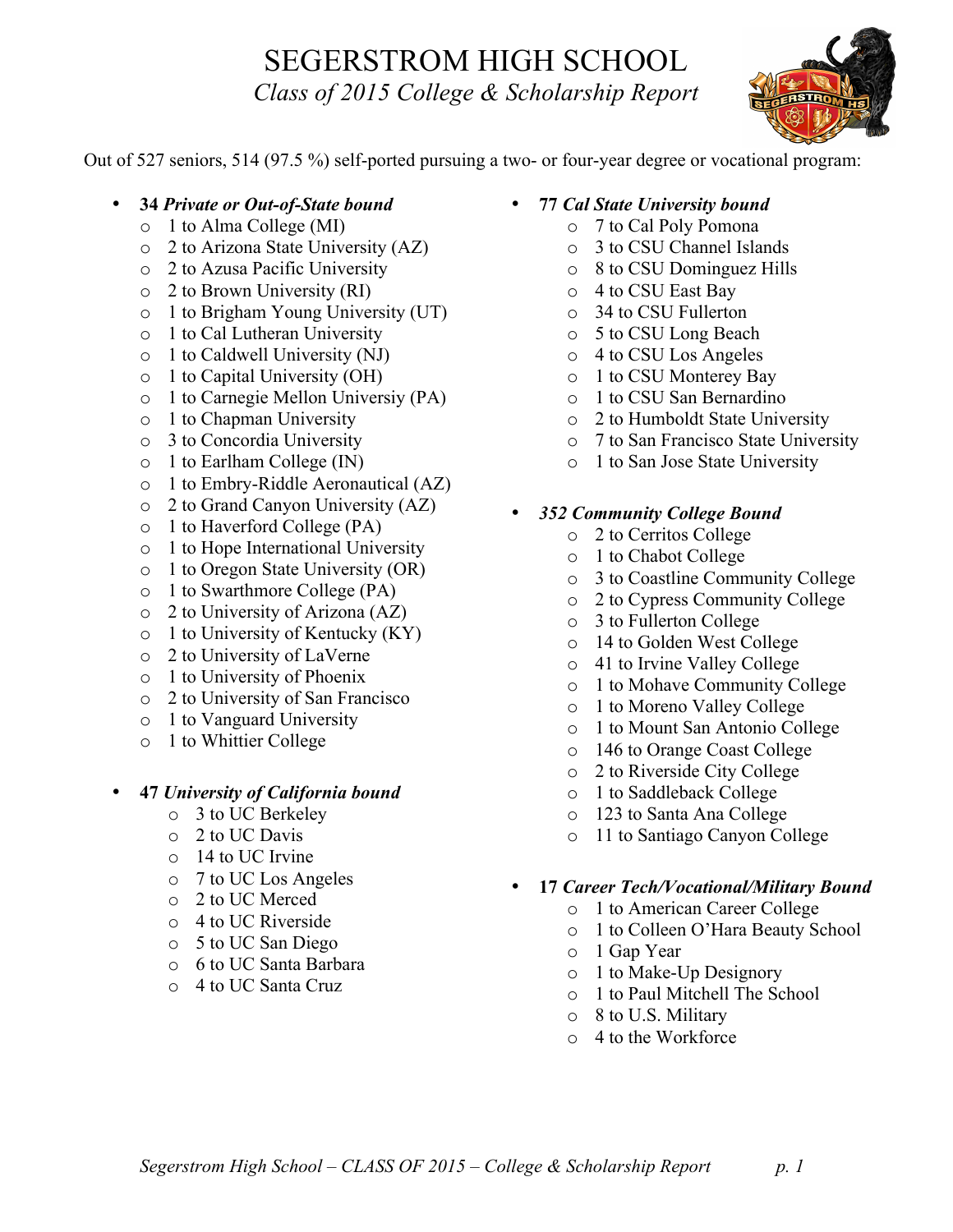## **Segerstrom HS Scholarship Report**

*This next two pages reflect a summary of private scholarships only as reported by students on the SAUSD Senior Survey in early May 2015.* 

*Institutional scholarships as reported by student on the same survey is found on the last page.*

| <b>Assistance League/CTEP Scholarship</b>         | \$2,000  |
|---------------------------------------------------|----------|
| Joe Castillo \$1,000                              |          |
| Javiera Syed \$1,000                              |          |
| <b>Assistance League of Santa Ana Scholarship</b> | \$3,000  |
| Melissa Aguirre \$1,000                           |          |
| Mellissa Arias \$1,000                            |          |
| Leslie Tarango \$1,000                            |          |
| <b>APIASF</b>                                     | \$10,000 |
| Tina Nguyen                                       |          |
| <b>AVID Scholarship</b>                           | \$22,000 |
| Alejandra Chavez-Gomez \$20,000                   |          |
| Sandibel Ramirez \$2,000                          |          |
| <b>Banyard Scholarship</b>                        | \$1,000  |
| Moises Villegas \$1,000                           |          |
| <b>CIMAS Scholarship</b>                          | \$1,000  |
|                                                   |          |
| Nam Nguyen \$1,000                                |          |
| <b>Citrus Scholarship</b>                         | \$300    |
| Thu Nguyen \$300                                  |          |
| <b>CJ</b> Segerstrom                              | \$2,000  |
| Kevin Pham \$1,000                                |          |
| Sandibel Ramirez \$1,000                          |          |
| <b>Fellowship of Christians - Athletics</b>       | \$1,000  |
| Clemente Hernandez                                |          |
| <b>HEEF Scholarship</b>                           | \$7,000  |
| Melissa Aguirre \$1,000                           |          |
| Fabiola Cuevas \$1,000                            |          |
| Thomas Guzman \$1,000                             |          |
| Jorge Molina \$1,000                              |          |
| Shirley Nieto \$1,000                             |          |
| Rosemary Perdomo \$1,000                          |          |
| Giovanna Rebollar-Mejia \$1,000                   |          |
| <b>Higher Education Mentoring Program</b>         | \$10,500 |
| <b>JDTP Kick Start Program</b>                    |          |
| Daniel Aleman \$1,000                             |          |
| Cesar Cabrera \$1,000                             |          |
| Jesse Castillo \$1,000                            |          |
| Thomas Guzman \$1,000                             |          |
| Jorge Molina \$1,000                              |          |
| Bryan Montes \$1,000                              |          |
| Moises Villegas \$1,000                           |          |
|                                                   |          |
| Youth Empowered for Success                       |          |
| Cynthia Alvarez \$1,000                           |          |
| Geovanna Medel \$1,500                            |          |
| Stephanie Vicente \$1,000                         |          |
| <b>LULAC Council #147</b>                         | \$600    |
| Amy Pedroza-Diaz \$300                            |          |
| Marisol Salmeron \$300                            |          |
| <b>Nicholas Academic Center</b>                   | \$19,416 |
| Jonathan Baldeon \$600                            |          |
| Alejandra Chavez-Gomez \$5,000                    |          |
| Fabiola Cuevas \$4,287                            |          |
| Osvaldo Lozano \$600                              |          |
| David Morales \$3,929                             |          |
| Edward Martinez \$5,000                           |          |

*Segerstrom High School – CLASS OF 2015 – College & Scholarship Report p. 2*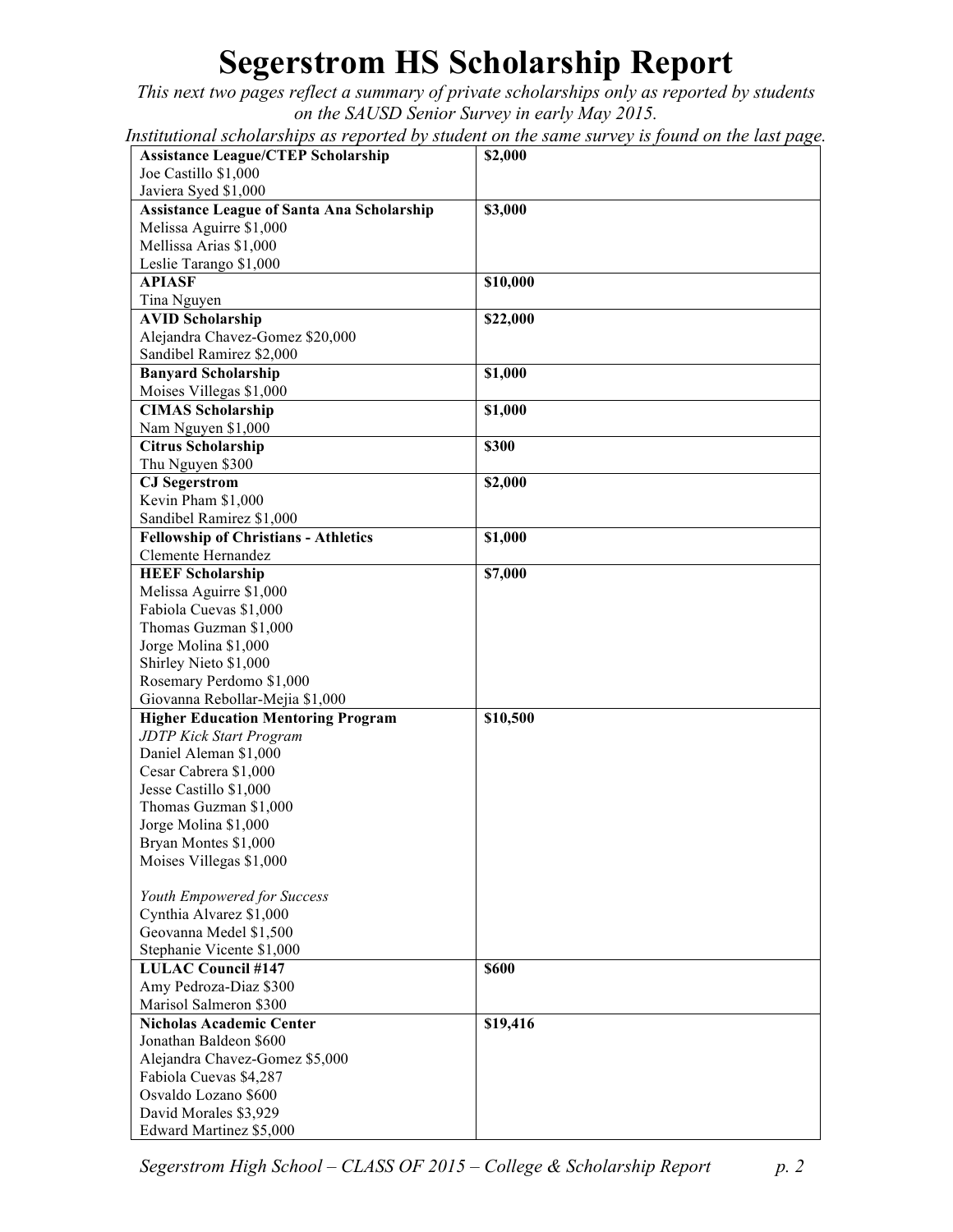| <b>OC Bar Foundation</b>                     | \$1,250   |
|----------------------------------------------|-----------|
| Ivan Lomeli \$500                            |           |
| Vanessa Morales \$500                        |           |
| Moises Villegas \$250                        |           |
| <b>PTSO Scholarship</b>                      | \$1,000   |
| Melissa Aguirre \$500                        |           |
| Melissa Arias \$500                          |           |
| <b>QuestBridge Scholarship</b>               | \$480,000 |
| Ivan Lomeli \$240,000                        |           |
| Vanessa Morales \$240,000                    |           |
| Ronald M. Simon Scholarship (\$36,000)       | \$144,000 |
| Leslie Estrada \$4000/yr                     |           |
| Jesus Huerta \$4,000/yr                      |           |
| Ivan Lomeli \$4,000/yr                       |           |
| Marissa Martinez \$4,000/yr                  |           |
| Joshua Nolasco \$4,000/yr                    |           |
| Rosemary Perdomo \$4,000/yr                  |           |
| Diego Rivera \$4,000/yr                      |           |
| Joe Tepox \$4,000/yr                         |           |
| Margie Vera \$4,000/yr                       |           |
| <b>Santa Ana Chamber of Commerce</b>         | \$1,000   |
| "Difference Makers" Scholarship              |           |
| Sandibel Ramirez                             |           |
| Santa Ana College Scholarship                | \$500     |
| Luis Eduardo Cervantes                       |           |
| <b>Santa Ana Police Association</b>          | \$1,000   |
| Geovanna Medel                               |           |
| <b>Santa Ana Public Schools Foundation</b>   | \$2,750   |
| Melissa Arias (Soroptimist) \$750            |           |
| Edgar Contreras (Adelante Scholarship) \$500 |           |
| Selene Cruz (Retired SAUSD Admin) \$500      |           |
| Fabiola Cuevas (Merit) \$1,000               |           |
| Santa Ana School Administrators Association  | \$1,500   |
| Melissa Aguirre \$750                        |           |
| Cecilia Cardenas \$750                       |           |
| <b>Schools First Scholarship</b>             | \$500     |
| Sandibel Ramirez \$500                       |           |
| <b>St. Joseph Hospital Scholarship</b>       | \$500     |
| Chloe Sweeney                                |           |
| <b>Taco Bell Foundation</b>                  | \$1,000   |
| Jorge Molina \$1,000                         |           |
| Think Together/Paw Out Scholarship           | \$3,000   |
| Silvia Castrejon                             |           |
| <b>Local Union 621</b>                       | \$3,000   |
| Natalie Ruvalcava                            |           |
| <b>Youth Motivation Task Force</b>           | \$2,000   |
| Marianna Serrano \$2,000                     |           |
| m                                            |           |

## **Private Scholarships Total \$722,816**